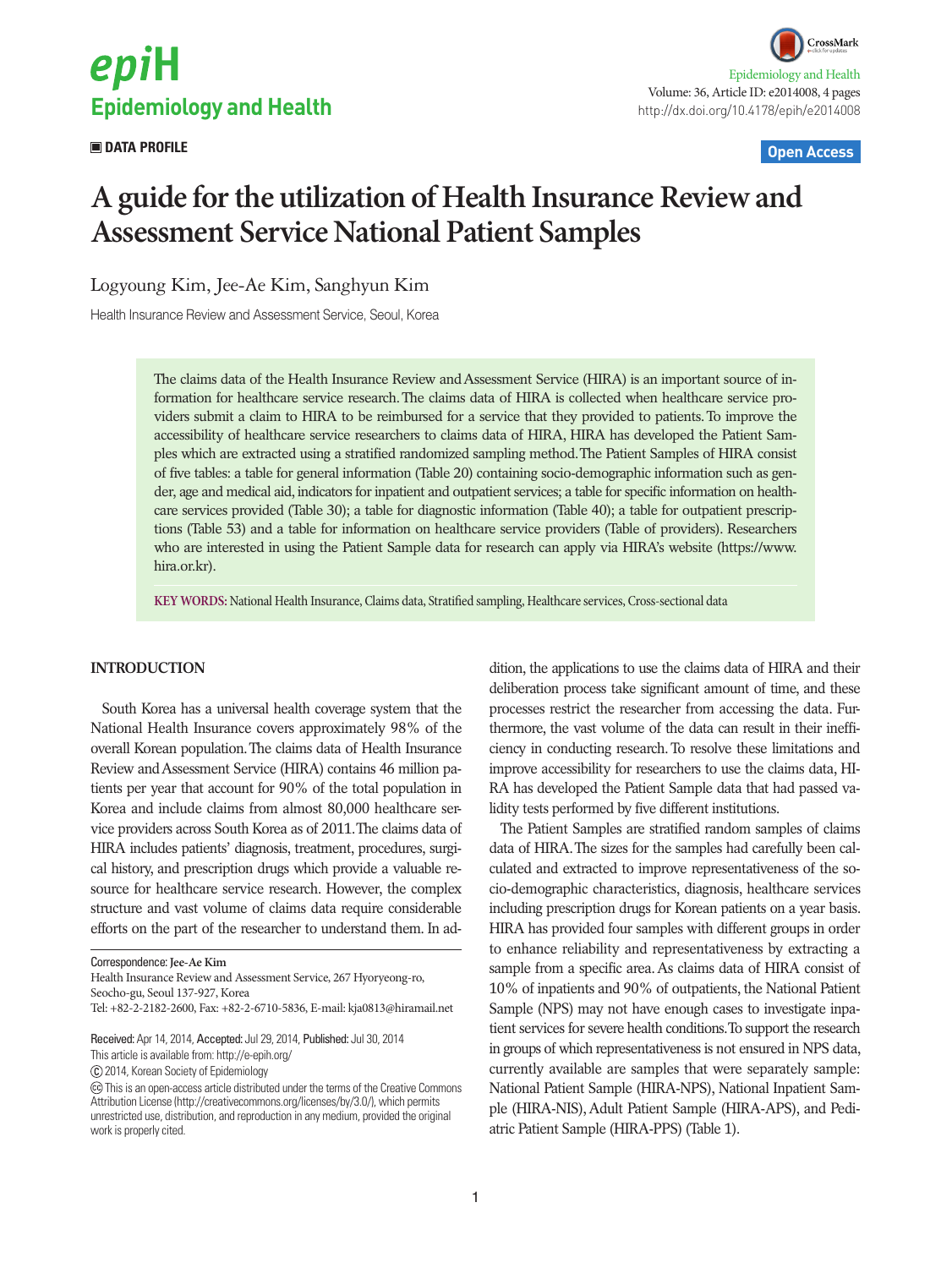#### **Epidemiology and Health** 2014;36:e2014008

The Patient Samples are annually updated each year because they are developed through the accumulation of claims data over a year-long cycle. However, the Patient Samples are crosssectional and different patients are selected for the sample data each year to protect their privacy. As such, a specific individual or healthcare service provider is not subject to a longitudinal data extraction, even within the same type of Patient Samples. Therefore, it is not possible to conduct research that requires a long-term following of patients with the Patient Samples.

#### Case study from abroad

In the US, a federal research institution called the Agency for Healthcare Research and Quality (AHRQ) performs and supports research associated with healthcare services. AHRQ collects data from 37 state governments, community, and the healthcare industry organizations to form a healthcare database. One of AHRQ's research programs, Healthcare Cost and Utilization Project (HCUP), constitutes the largest healthcare database in the US. Among the data provided by HCUP, the National Inpatient Sample (NIS) is the most comprehensive inpatient data, which includes all the healthcare communities within the American Hospital Association, except for physical therapy institutions. The NIS is based on data collected from 3,900 member healthcare institutions spanning 37 states. Among the member healthcare institutions, approximately 20% (800-1,100 institutions) are extracted for sampling to include all of the inpatient data (5-8 million cases) from the sample institutions (Table 2).

|  |  |  | <b>Table 1.</b> Sample sizes and computation of each sample data |  |  |  |
|--|--|--|------------------------------------------------------------------|--|--|--|
|--|--|--|------------------------------------------------------------------|--|--|--|

#### Data resource area and population coverage

The claims data of HIRA is collected when healthcare service providers in South Korea seek reimbursements for healthcare services that the National Health Insurance Corporation agrees to cover. The annual number of Korean patients that submitted health insurance claims is approximately 46 million. The claims data of HIRA is a national data compiled from healthcare providers across the country that corresponds to the number of claims submitted by patients. In addition, the claims from patients with medical aid program, government expenditures, and veteran patients are also included in the claims data.

## **MEASURES**

#### Extraction method

Because the standards of differentiation for claims submitted to HIRA are clearly defined, the Patient Samples adopted stratified sampling, a probabilistic sample extraction method. Based on the two stratum of sex (2 strata) and age (16 strata), the sample was divided into a total of 32 strata before random extraction. Demographically stratification of claims data at the patient level secures representativeness of the claims data in accounting for the time series of data which differ based on types of the healthcare service settings (inpatient or outpatient), the cycle of claims data submissions from providers (daily or monthly), and types of diseases.

| Sample type                                  | Computation standard                                                               |
|----------------------------------------------|------------------------------------------------------------------------------------|
| HIRA - National Inpatient Sample (2009-2011) | 700,000 inpatients per year (13%), approximately 400,000 outpatients per year (1%) |
| HIRA - National Patient Sample (2010-2011)   | 1.4 million patients overall per year (3%)                                         |
| HIRA - Adult Patient Sample (2010-2011)      | Approximately 1 million patients over the age of 65 per year (20%)                 |
| HIRA - Pediatric Patient Sample (2010-2011)  | Approximately 1.1 million patients under the age of 20 per year (10%)              |

The size of each sample data is either 1.5 million patients or 20% of the total number in the corresponding area of the original data. HIRA, Health Insurance Review and Assessment Service.

|  |  |  | <b>Table 2.</b> Comparison of the nations' sample datasets |
|--|--|--|------------------------------------------------------------|
|--|--|--|------------------------------------------------------------|

| Country-based comparison | Korea (HIRA)                                                                                                        | US (AHRQ)                                                       | Taiwan (NHIRD)                                                                                      |
|--------------------------|---------------------------------------------------------------------------------------------------------------------|-----------------------------------------------------------------|-----------------------------------------------------------------------------------------------------|
| Sampling unit            | Patient sampling                                                                                                    | Hospital sampling                                               | Patient sampling                                                                                    |
| Unit of data provided    | Patient based                                                                                                       | Institution case-based (discharge data)                         | Patient data                                                                                        |
| Stratification variable  | Demographic characteristic<br>(sex, age group)                                                                      | Hospital characteristics<br>Geographic location                 | Simple random sampling                                                                              |
| Data providee            | All researchers                                                                                                     | All researchers                                                 | National research institutions and<br>researchers (general public uses<br>the educational data set) |
| Sampling unit            | Inpatients, all patients, pediatric and teen<br>patients, elderly patients under 1.5 million<br>people per category | Approximately 7 million institutional<br>cases (inpatient data) | Health-plan registrees, 1 million<br>people                                                         |

HIRA, Health Insurance Review and Assessment Service; AHRQ, Agency for Healthcare Research and Quality; NHIRD, National Health Insurance Research Database.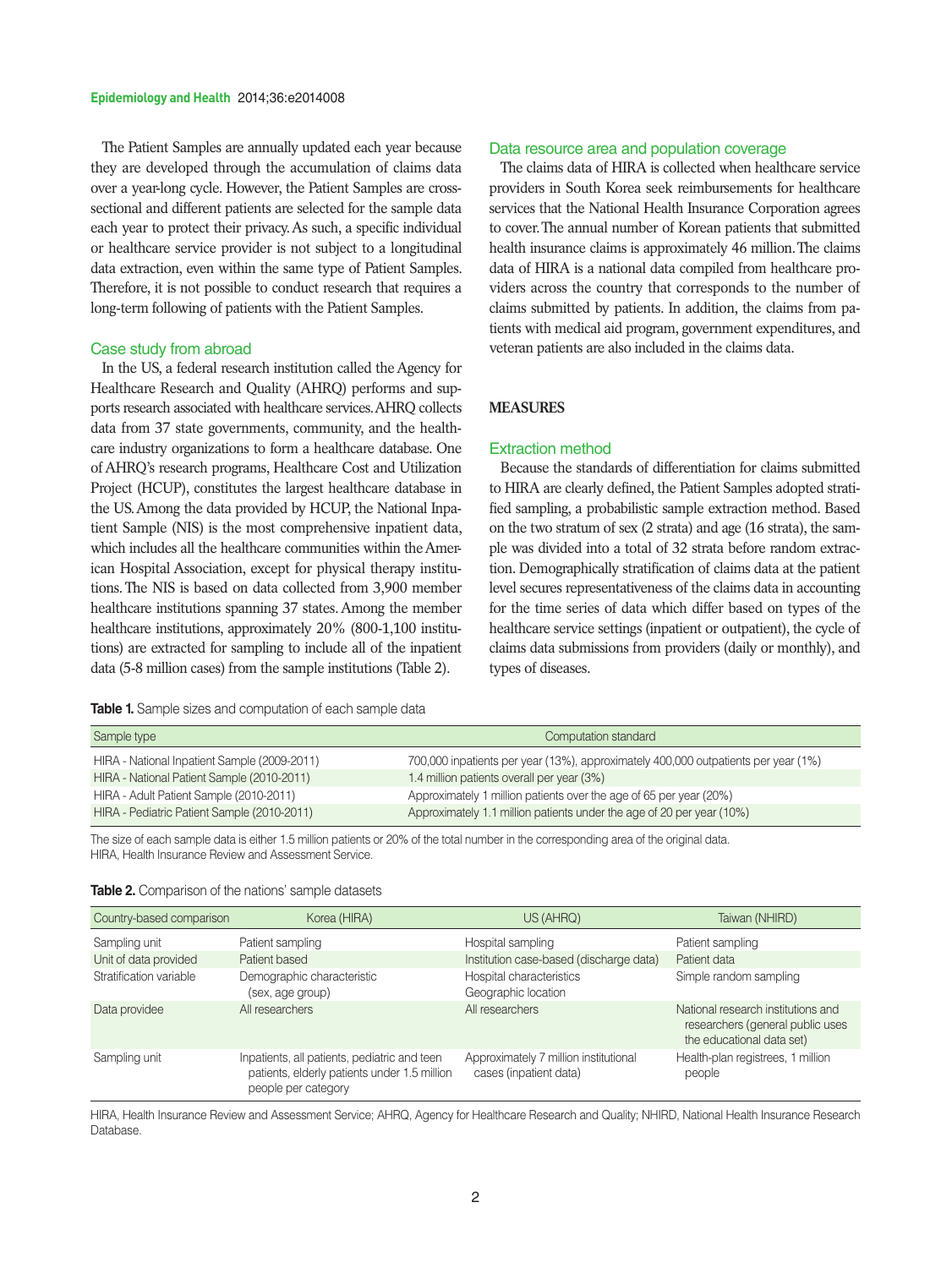As the charge in the National Health Insurance claims data exhibit the maximum variance and best reflect the characteristics of the claims data, the charge was chosen as a sample variable. Under the assumption of acceptable sampling error range and normal distribution, the standard deviation and the sample size were calculated with the following equation.

Using the above equation, the patient sample sizes that best reflects the representativeness of the overall claims data was determined as shown in the Table 3. Table 3 presents the comparison result between the estimated population derived from adding weighted values to the HIRA sample data and the actual population. The estimated population and the actual population exhibited a 95% concordance demonstrating a high level of representativeness.

#### Explanation of variables

The Patient Samples consist of five tables: Table 20 (general specifications), Table 30 (health services), Table 40 (diagnosis information), Table 53 (outpatient prescription), and Table of Providers (Healthcare Service Provider Information).

All tables are linkable using a key ID. Table 20 (general specifications) includes the general characteristics of the patient such as socio-demographic characteristics (gender, age, and medicalaid program), major diagnosis, secondary diagnosis, payer's amount, and patient's out-of-pocket cost. Table 30 (health services) includes details in inpatient and outpatient healthcare services provided to patients such as procedures, treatment and prescription drugs for inpatients. Table 40 (diagnosis information) contains all of the diagnosis information that patients have had. Table 40 is used when a patient's concomitant disease or a history of all conditions is deemed necessary. Table 53 (outpatient prescriptions) shows drug information that had been prescribed recorded for outpatients such as active ingredients, dosage and days of supply. Finally, Table of Providers includes information about the healthcare service provider that the patient had visited, including the type of healthcare service provider (primary care, secondary care, tertiary care), location, sizes, and ownership type (Table 4).

#### Strengths and weaknesses

The Patient Samples have several important strengths. The first one is representativeness of the total patient population in South Korea and has advantages in generalization for the population. Secondly, the Patient Samples have comprehensive yet specific information on healthcare services including prescription drugs provided under the fee-for-service system. Thirdly, as the Patient Samples passed the validity test [1], they are proved efficient in estimating population to save costs and time in conducting research. HIRA has made memorandum of understanding (MOU) with five academic societies in healthcare service (Korean Society for Preventive Medicine, Korean Association of Health Economics and Policy, Korean Society of Health Information and Health Statistics, Korean Academy of Health Policy and Management, Korean Society of Epidemiology) and per-

**Table 3.** Comparison between Patient Samples and the actual population (unit: person)

| Sample type                             | Sample size (%) | <b>Estimated population</b> | Actual population |
|-----------------------------------------|-----------------|-----------------------------|-------------------|
| <b>HIRA - National Patient Sample</b>   | 1,375,842 (3)   | 45.861.321                  | 47,026,505        |
| <b>HIRA - National Inpatient Sample</b> | 765,564 (13)    | 5,888,921                   | 6,026,063         |
| <b>HIRA - Adult Patient Sample</b>      | 1,073,183 (19)  | 5.365.917                   | 5.650.511         |
| <b>HIRA - Pediatric Patient Sample</b>  | 1,026,648 (10)  | 10.266.474                  | 10,681,503        |

The percentage of the total patients in claims data. Based on data from 2011.

| <b>Table</b>                        | Variables                                                                                                                                                                                                                                                                                                                                                                                                                                                                            |
|-------------------------------------|--------------------------------------------------------------------------------------------------------------------------------------------------------------------------------------------------------------------------------------------------------------------------------------------------------------------------------------------------------------------------------------------------------------------------------------------------------------------------------------|
| Table 20 (general specification)    | Billing statement identification code (key ID), patient ID, provider's ID, stratification variables, strata, age, gender, sample<br>weight, DRG billing number, claims types, date of admission, insurance type, hospital arrival path way, major diagno-<br>sis, secondary diagnosis, injury from public service, days of care, initial date of care, final date of care, days in hospi-<br>talization, payer's amount, patient's out of pocket cost, total amount, surgical status |
| Table 30 (healthcare services)      | Billing statement identification code (Key ID), service category, classification type, unit price, total price, daily dosages,<br>days of supply, quantity of supply, service codes, drug codes                                                                                                                                                                                                                                                                                      |
| Table 40 (diagnosis information)    | Billing statement identification code (key ID), indicator for major diagnosis, department, diagnosis                                                                                                                                                                                                                                                                                                                                                                                 |
| Table 53 (outpatient prescriptions) | Billing statement identification code (key ID), classification type, unit price, total price, daily dosages, days of supply,<br>quantity of supply, service codes, drug codes                                                                                                                                                                                                                                                                                                        |
| Table of Providers                  | Provider ID, type of providers, presence of special equipment (CT, MRI, PET), location, number of beds, number of staff<br>per 50 beds - physicians, dentists, acupuncturists, and nurses                                                                                                                                                                                                                                                                                            |

#### **Table 4.** Main variables in the Patient Samples

IDs are given an alternative ID to protect private information.